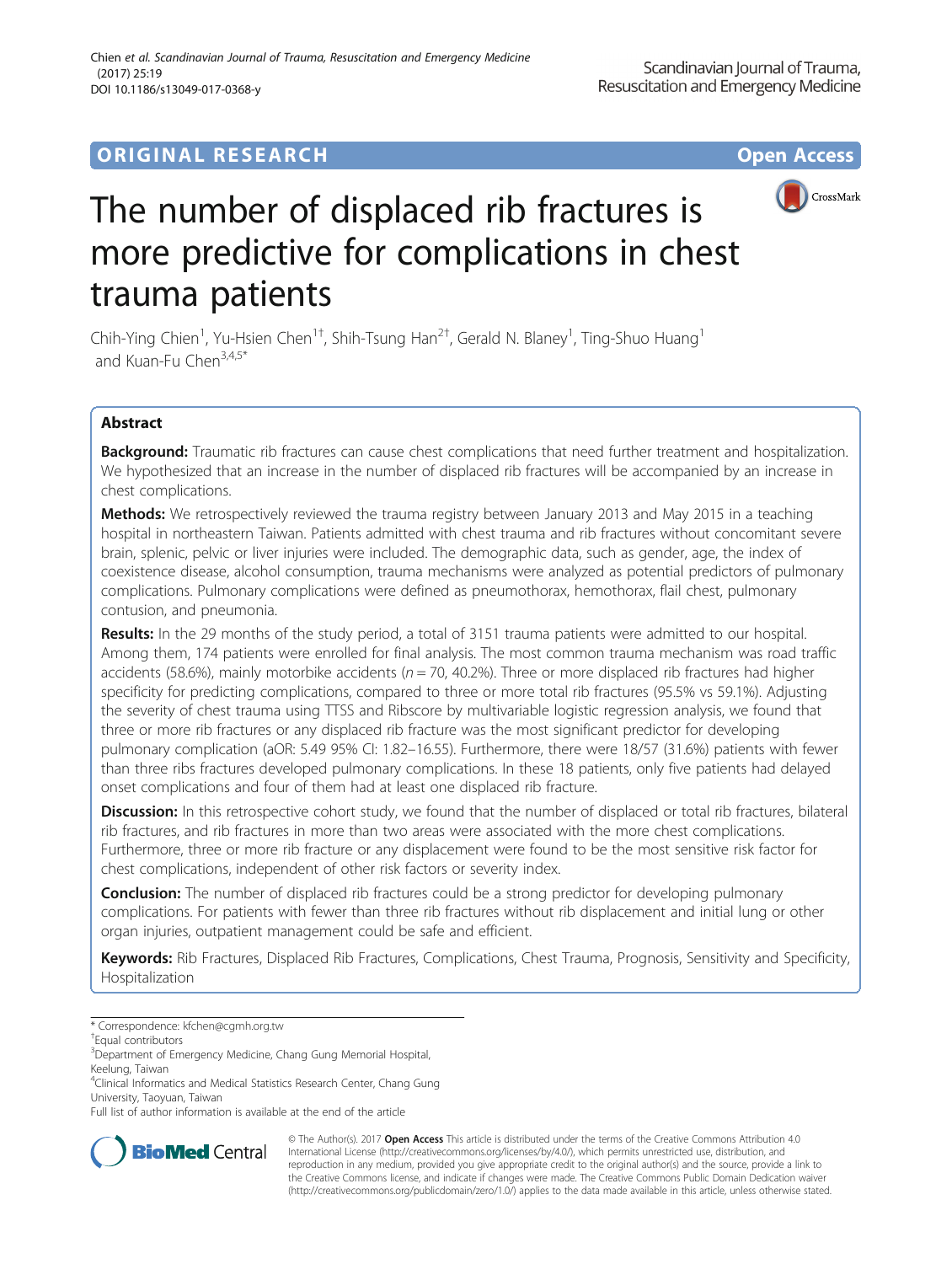### <span id="page-1-0"></span>Background

Chest trauma comprises 10–15% of all trauma cases [[1](#page-8-0)]. Chest trauma is mostly due to blunt injury, including road traffic accidents and falls, and about one-third of cases occur with rib fractures [\[2](#page-8-0)]. The risk of severe morbidity and mortality increases as the number of rib fractures increases [\[3](#page-8-0), [4](#page-8-0)]. A systematic review and meta-analysis showed a pooled odds ratio of 2.02 (95% CI: 1.89–2.15) for mortality in patients with three or more rib fractures, suggesting that hospitalization should be warranted for those patients [\[5\]](#page-8-0). Fractured ribs sometimes are displaced and could penetrate the pleura, causing lung parenchyma injury. It has been reported that patients with displaced rib fractures are prone to develop morbidities such as delayed hemothorax [[6](#page-8-0)]. Studies investigating the relationship between complication rates and the number of displaced rib fractures, however, are still lacking.

Several scoring systems were developed to assist prediction-based decision-making based on clinical outcomes. Ribscore is a pure anatomic scoring system to predict outcomes such as pneumonia, respiratory failure, and tracheostomy. Ribscore suggests the numbers of displaced rib fracture as one of the important risk factors [\[7\]](#page-8-0). Thoracic trauma severity score (TTSS) was developed for prediction of outcome such as mortality and acute respiratory distress syndrome (ARDS) [\[8, 9\]](#page-8-0). However, because these studies, did not exclude patients with multiple severe organ injuries not directly related to chest trauma, the performance of these scoring systems among patients with minor chest trauma still remains unclear.

This retrospective cohort study enrolled patients with chest trauma without multiple severe organ injuries and utilized the prospectively recorded trauma registry, electronic medical records, and radiographic images. We hypothesized that the more displaced rib fractures in patients with chest trauma, the more accompanied chest complications will ensue. We also investigated factors that could predict the complications of rib fractures.

#### Methods

We retrospectively reviewed the trauma registry and medical records between January 2013 and May 2015 at the Chang Gung Memorial Hospital, Keelung, Taiwan. Our hospital is a teaching hospital with 1089 beds and is categorized as an advanced emergency responsibilities hospital by the Ministry of Health and Welfare. There are about 1300 trauma patients admitted to our hospital every year and about one-fifth are referrals. All patients were treated according to the Advanced Trauma Life Support (ATLS) guideline [\[10\]](#page-8-0). Whole body computed tomography (CT) was arranged if the patients suffered from major trauma mechanisms (high-speed motor vehicle accident, pedestrian run over by a vehicle, thrown from car, etc.) and had no absolute contraindication. Minor chest trauma patients would be arranged chest radiograph (CXR) and rib view radiograph for the initial survey. Chest CT would also be arranged for patients with a positive chest injury finding (e.g. flail chest, multiple rib fractures, and lung contusion) and for those who needed mechanical ventilation due to receiving surgical interventions. Patients with flail chest, multiple rib fractures, respiratory distress, and unstable vital signs were admitted to the intensive care unit (ICU). The surgical indications for emergent thoracotomy include massive hemothorax with evacuation of more than 1500 mL of blood immediately after tube thoracostomy and persistent bleeding from the chest with 200 cc per hour for consecutive three hours. The surgical indications for video-assisted thoracoscopic surgery (VATS) included retained hemothorax after tube thoracostomy for 3–7 days and pneumothorax with persistent air leak for 3 days after tube thoracostomy. One dedicated trauma registrar recorded all demographic data such as gender, age, index of coexistence disease (ICED) and alcohol consumption [[11](#page-8-0)] of trauma patients in this trauma databank. The records include demographic data, pre- and post-hospital status, trauma mechanisms such as a motorbike, car, bicycle, pedestrian, fall, and others, interventions throughout the emergency department and hospital course, and outcomes such as length of stay and in-hospital mortality.

Two-step inclusion method was adopted in this study: 1) hospitalized patients with evidence of rib fracture were eligible for inclusion review; 2) patients with concomitant severe brain injury, severe splenic injury, severe pelvic injury

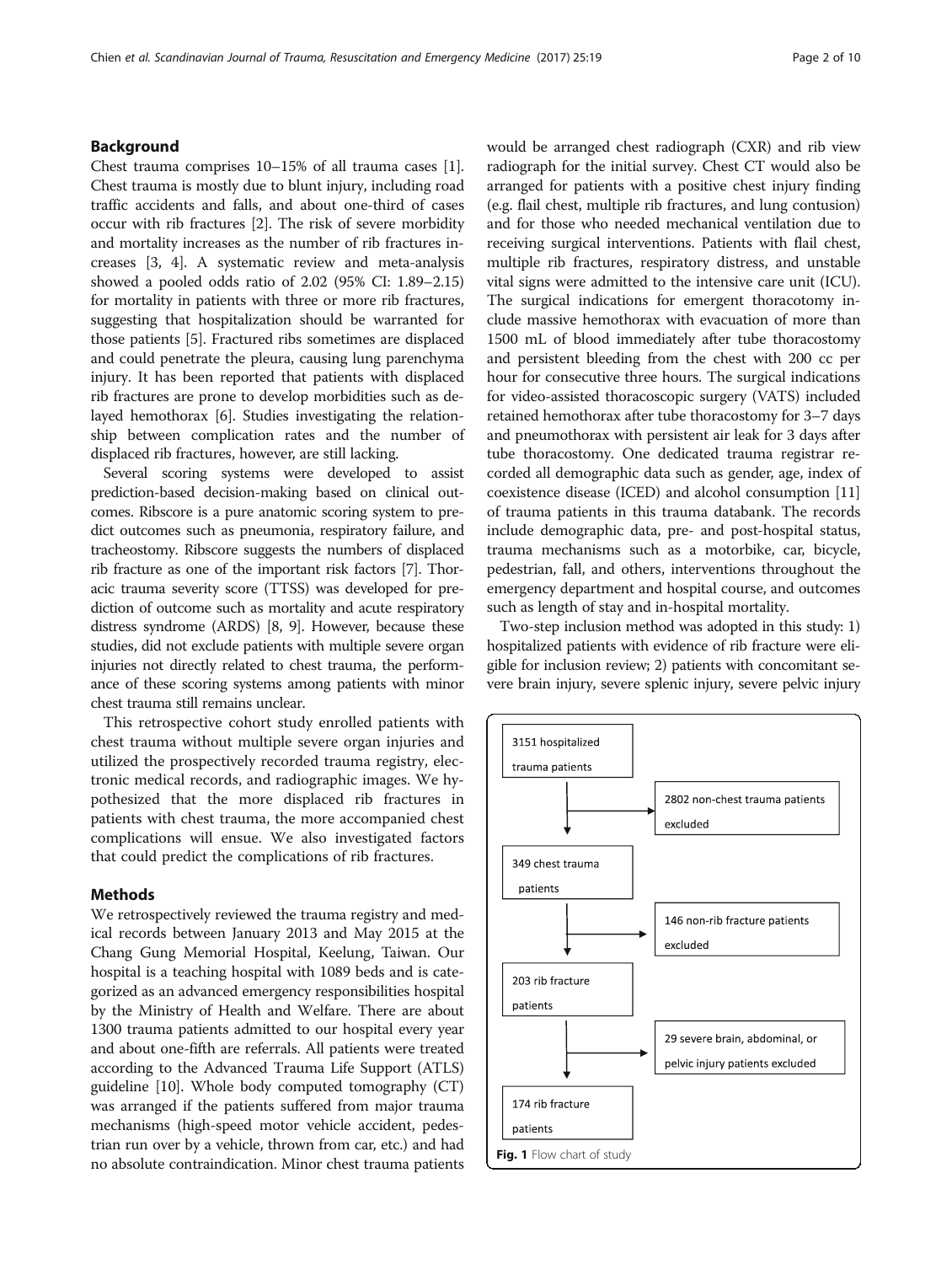| <b>Table I</b> Deffiographic data<br>Parameter | Total $(N = 174)$ | Patients with pulmonary<br>complication ( $N = 108$ ) | OR 95% CI              | $p$ -value |
|------------------------------------------------|-------------------|-------------------------------------------------------|------------------------|------------|
|                                                | [n (%)]           | [n (%)]                                               |                        |            |
| Gender                                         |                   |                                                       |                        |            |
| Male                                           | 121 (69.5)        | 75 (62)                                               | $0.99(0.51 - 1.92)$    | 0.97       |
| Elderly                                        |                   |                                                       |                        |            |
| $\geq 65$                                      | 43 (24.7)         | 26 (60.5)                                             | $0.91(0.45 - 1.85)$    | 0.80       |
| ICED                                           |                   |                                                       |                        |            |
| $\circ$                                        | 69 (39.7)         | 46 (66.7)                                             | Reference              |            |
| $\overline{1}$                                 | 88 (50.6)         | 53 (60.2)                                             | $0.76$ $(0.39-1.46)$   | 0.41       |
| $\overline{2}$                                 | 17 (9.8)          | 9(52.9)                                               | $0.56(0.19 - 1.65)$    | 0.30       |
| 3                                              | 0                 |                                                       | <b>NA</b>              | <b>NA</b>  |
| Mechanism                                      |                   |                                                       |                        |            |
| Motorbike                                      | 70 (40.2)         | 39 (55.7)                                             | Reference              |            |
| Car                                            | 13(7.5)           | 10 (76.9)                                             | $2.65(0.67 - 10.47)$   | 0.16       |
| Bicycle                                        | 8(4.6)            | 5(62.5)                                               | 1.33 (0.29-5.98)       | 0.72       |
| Pedestrian                                     | 11(6.3)           | 7(63.6)                                               | $1.39(0.37 - 5.19)$    | 0.62       |
| Fall $\geq$ 3 m                                | 29 (16.7)         | 21(72.4)                                              | $2.09(0.81 - 5.35)$    | 0.13       |
| Fall < 3 m                                     | 40 (23)           | 23 (57.5)                                             | $1.08(0.49 - 2.36)$    | 0.86       |
| Assault                                        | 1(0.6)            | 1(100)                                                | <b>NA</b>              | <b>NA</b>  |
| Heavy stuff compression                        | 2(1.1)            | 2(100)                                                | <b>NA</b>              | <b>NA</b>  |
| Laterality                                     |                   |                                                       |                        |            |
| Left                                           | 91 (52.3)         | 57 (62.6)                                             | Reference              |            |
| Right                                          | 71 (40.8)         | 39 (54.9)                                             | $0.73(0.39 - 1.37)$    | 0.32       |
| Both                                           | 12 (6.9)          | 12 (100)                                              | <b>NA</b>              | <b>NA</b>  |
| Location                                       |                   |                                                       |                        |            |
| 1st-3rd                                        | 12(6.9)           | 7(58.3)                                               | Reference              |            |
| 4th-9th                                        | 117 (67.2)        | 66 (56.4)                                             | $0.89$ (0.27-2.98)     | 0.85       |
| 10th-12th                                      | 10(5.7)           | 6(60)                                                 | 1.07 (0.19-5.91)       | 0.94       |
| $\geq$ 2area                                   | 35 (20.1)         | 29 (82.9)                                             | 4.29 (0.97-18.97)      | 0.06       |
| Rib fracture numbers                           |                   |                                                       |                        |            |
| $1 - 2$                                        | 57 (32.8)         | 18 (31.6)                                             | Reference              |            |
| $\geq$ 3                                       | 117(67.2)         | 90 (76.9)                                             | 7.22 (3.57-14.62)      | < 0.0001   |
| Displaced rib fracture numbers                 |                   |                                                       |                        |            |
| $\mathbf{0}$                                   | 40 (23)           | 13 (32.5)                                             | Reference              |            |
| $\geq$ 1                                       | 134 (77)          | 95 (70.9)                                             | $5.06(2.37-10.81)$     | < 0.0001   |
| Nondisplaced rib fracture numbers              |                   |                                                       |                        |            |
| $\mathsf{O}\xspace$                            | 33 (19)           | 21(63.6)                                              | Reference              |            |
| $\geq$ 1                                       | 141 (81)          | 87 (61.7)                                             | $0.92$ $(0.42 - 2.02)$ | 0.837      |
| Alcohol drinking                               | 13(7.5)           | 8 (61.5)                                              | $0.98(0.31 - 3.12)$    | 0.97       |
| <b>ISS</b>                                     |                   |                                                       |                        |            |
| $\geq 16$                                      | 88 (50.6)         | 81 (92)                                               | 25.29 (10.32-61.97)    | < 0.0001   |
| < 16                                           | 86 (49.4)         | 27 (31.4)                                             | Reference              |            |

## <span id="page-2-0"></span>Table 1 Demographic data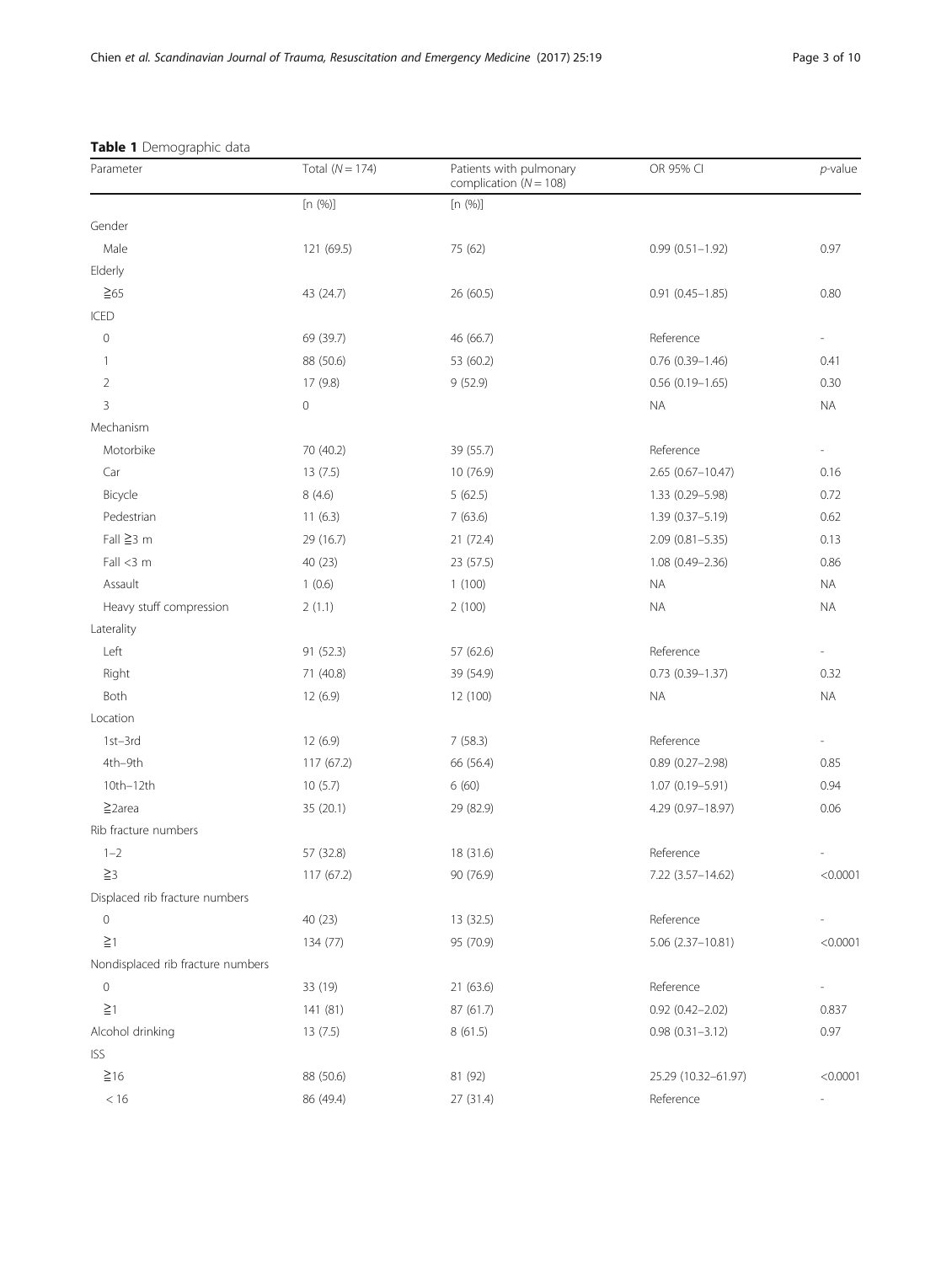| AIS (thoracic area) |            |           |                     |                          |
|---------------------|------------|-----------|---------------------|--------------------------|
| $\geq 4$            | 71 (40.8)  | 70 (98.6) | NA.                 | <b>NA</b>                |
| < 4                 | 103 (59.2) | 38 (36.9) |                     |                          |
| Ribscore            |            |           |                     |                          |
| $0 - 1$             | 138 (79.3) | 73 (52.9) | Reference           | $\overline{\phantom{a}}$ |
| $2 - 3$             | 28(16.1)   | 27 (96.4) | 24.04 (3.18-181.91) | 0.002                    |
| $4 - 6$             | 8(4.6)     | 8 (100)   | <b>NA</b>           | <b>NA</b>                |
| <b>TTSS</b>         |            |           |                     |                          |
| $0 - 4$             | 66 (37.9)  | 22(33.3)  | Reference           | $\overline{\phantom{a}}$ |
| $5 - 7$             | 67(38.5)   | 45 (67.2) | 4.09 (1.99-8.43)    | 0.0001                   |
| $8 - 12$            | 30(17.2)   | 30 (100)  | <b>NA</b>           | <b>NA</b>                |
| $13 - 25$           | 11(6.3)    | 11(100)   | <b>NA</b>           | <b>NA</b>                |

Table 1 Demographic data (Continued)

or severe liver injury (defined as AIS≧4) were excluded for final analysis to simplify potential causal relationship between rib fracture and outcomes. Diagnosis of rib fracture was made by standard CXR, rib view radiograph, or chest CT. All CXR, rib view radiograph, and chest CT were reexamined by the first and the second author separately, and discrepant results were further resolved by consensus meetings. The numbers of displaced and non-displaced rib fractures were recorded separately after the meetings. A displaced rib fracture was defined as a displacement distance at least half of the rib width (Additional file [1](#page-8-0): Figure S1a and b). The locations of rib fractures were classified into upper (1st–3rd), middle (4th–9th), and lower (10th–12th). The laterality of rib fractures was recorded as the right side, left side and both sides. The injury severity score (ISS) [\[12\]](#page-8-0) and abbreviated injury scale (AIS) [[13](#page-8-0)] were also recorded.

Our major outcomes were pulmonary complications, defined as pneumothorax, hemothorax, flail chest, pulmonary contusion, or pneumonia. Secondary outcomes included respiratory failure defined as on ventilator for more than 48 h, tube thoracostomy, and delayed onset complications defined as pneumohemothorax, pneumonia, and pulmonary contusion becoming evident until 24 h after admission.

We calculated RibScore and TTSS for each patient in our study. The Ribscore was the sum of six 1-point variables: (1) six or more rib fractures (2) bilateral fractures (3) flail chest (4) three or more severely displaced fractures (5) first rib fracture and (6) at least one fracture in all three anatomic areas (anterior, lateral, and posterior) [[7](#page-8-0)]. According to the Ribscore, we categorized all patients into three groups: 0–1, 2–3 and 4–6. The TTSS incorporates age, respiratory status, rib fracture numbers, pulmonary contusion and pleural involvement on admission and we categorized the patients according to the TTSS into four groups: 0–4, 5–7, 8–12, and 13–25 [\[14](#page-8-0)].

As to the statistical methods, we used Pearson's  $x^2$  test and Fisher's exact test to distinguish the potential risk factors. Statistical significance was defined as a two-tail  $p$ -value less than 0.05. Sensitivity, specificity, positive predictive value (PPV) , negative predictive value (NPV), and the 95% confidence interval were calculated to find the recommended cut-off values for clinical utility. We combined the numbers of total and displaced rib fractures to find the best cut-off value. Multivariable logistic regression models were applied to evaluate the performance of the numbers of total and displaced rib fracture adjusting for the severity of the chest trauma using TTSS and Ribscore. Statistical analysis was performed by SPSS (version 17.0; SPSS, Chicago, IL, USA).

We followed the Strengthening the Reporting of Observational Studies in Epidemiology (STROBE) statement to report this observational study [[15\]](#page-8-0). The institutional review board approved this study (104–7586B) and waived the informed consents owing to the retrospective nature of this study.

#### Results

A total of 3151 patients with trauma were admitted to our hospital during the 29 months of the study period. Chest trauma  $(n = 349)$  comprised 11.1% of the total hospitalization and among them, 203 patients had traumatic rib fractures (6.4% of the total hospitalization). After excluding 29 patients with concomitant severe brain injury, severe splenic injury, severe pelvic injury or severe liver injury (14%), 174 patients remained for final analysis (Fig. [1](#page-1-0) and Table [1](#page-2-0)). Among those enrolled patients, most were males ( $n = 121, 69.5\%$ ) and younger than 65 years old ( $n = 131, 75.3%$ ). The mechanisms of trauma included road traffic accidents (58.6%), falls (39.7%), assault (0.6%), and compression by heavy objects (1.1%). The most common road traffic accident was motorbike accident (40.2%), followed by car accident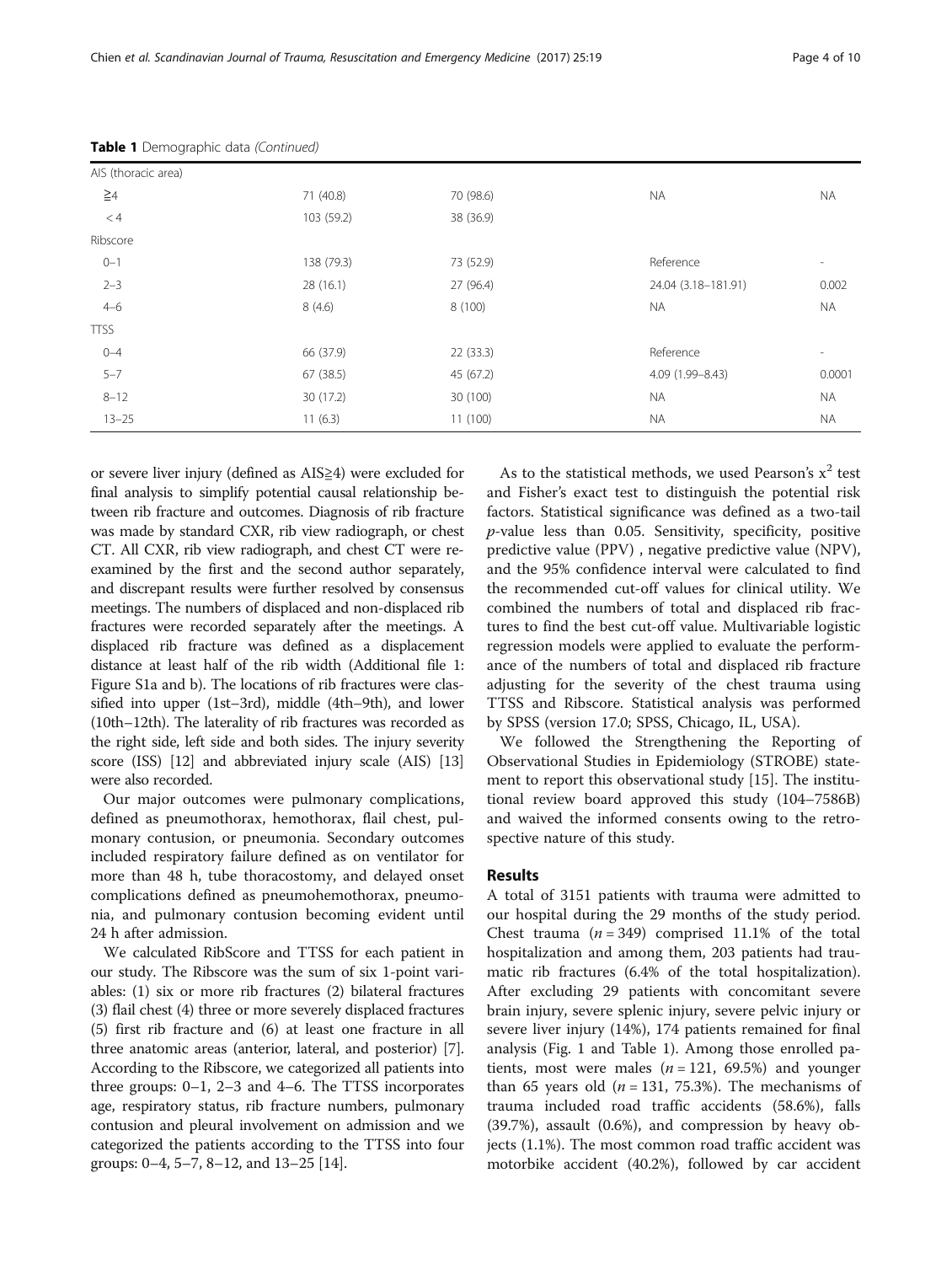(7.5%). Fall was more prevalent in the elderly group (age≥65 year, 51.2% vs.35.9%,  $p = 0.056$ ). The average ISS score was 14.4. The average ICU length of stay was 5.97 days. All the patients received CXR examination and chest CT was performed in 61.5% patients. Isolated rib fractures without any other organ injury were found in 75 patients (43.1%).

Among those 108 patients (62.1%) developing pulmonary complications, 99 patients had pneumothorax or hemothorax, in whom 53 patients recovered after conservative treatment and 46 patients needed further interventions including chest tube insertion and pigtail tube insertion (Table 2). Four patients (3.7%) received surgical treatments. Those surgical procedures included VATS for evacuation of retained hemothorax, thoracoscopic wedge resection of left upper lobe for laceration with bleeding and flail chest rib fixation. In four mortality cases (2.3%), two were due to severe desaturation by pulmonary contusion and hemopneumothorax, one was due to severe pulmonary contusion and persistent desaturation even with full ventilator support, and another was due to massive hemothorax.

#### Location of rib fracture and complication

There was no statistically significant difference in regard to the complication rates between right or left side rib fractures (right: 62.6% vs. left: 54.9%). However, if both side rib fractures were occured, the complication rate was much higher ( $n = 12$ , 100%,  $p = 0.02$ ). The mechanisms of bilateral rib fractures included motorbike accident ( $n = 4$ ), falling from the height ( $n = 4$ ), pedestrian accident ( $n = 3$ ), and compression by heavy objects ( $n =$ 1). The most common location of rib fractures was middle (4–9th, 67.2%). There was no statistically significant difference between fracture location and complication rate (upper: 58.3%, middle: 56.4%, lower: 60%). However,

| <b>Table 2</b> Outcome list |
|-----------------------------|
|                             |

| Outcome                 | Total $(N = 174)$ |
|-------------------------|-------------------|
| Pulmonary complications | 108 (62.1)        |
| Pneumothorax            | 53 (30.5)         |
| Hemothorax              | 82 (47.1)         |
| Pulmonary contusion     | 52 (29.9)         |
| Flail chest             | 5(2.9)            |
| Respiratory failure     | 17(9.8)           |
| Tube thoracostomy       | 46 (26.4)         |
| Surgical intervention   | 4(2.3)            |
| Mortality               | 4(2.3)            |
| ICU admission           | 40 (23)           |
| Delayed complications   | 33 (19)           |

Table 3 The complication rates and the number of rib fractures

| Number of<br>rib fractures | Patients with Complication<br>(complication rate) | Total number<br>of patients |  |  |
|----------------------------|---------------------------------------------------|-----------------------------|--|--|
| $\mathbf{1}$               | $6(26.1\%)$                                       | 23                          |  |  |
| $\mathcal{P}$              | 12 (35.3%)                                        | 34                          |  |  |
| 3                          | 15 (57.7%)                                        | 26                          |  |  |
| $\overline{4}$             | 24 (66.7%)                                        | 36                          |  |  |
| 5                          | 19 (95%)                                          | 20                          |  |  |
| 6                          | 15 (83.3%)                                        | 18                          |  |  |
| $\geq$ 7                   | 17 (100%)                                         | 17                          |  |  |

if rib fractures occurred at more than two locations, the complication rate increased ( $n = 29$ , 82.9%,  $p = 0.06$ ).

#### Number of rib fracture and complication

We further found that complication rates increased in correlation with the number of total and displaced rib fractures (Tables 3 and 4). The commonly used number of three or more rib fractures threshold had low specificity for predicting complications such as pneumothorax, hemothorax, and pulmonary contusion in our study (59.1%, 95% CI:46–71% Table [5](#page-5-0)). In contrast, the number of three or more displaced rib fractures had higher specificity and PPV in predicting complications (95.5% and 95%, respectively, Table [6\)](#page-5-0). Among 66 patients (37.9%) having rib fractures without any pulmonary complication developed during their hospitalization, 27 patients had three or more rib fractures (40.9%. Fig. [2a](#page-6-0)) and only three patients had three or more displaced rib fractures (4.5%, Fig. [2b](#page-6-0)). For those 34 patients with only two rib fractures, 12 patients had pulmonary complications, and four patients experienced delayed complications. If we excluded one 20-year-old patient, the remaining three patients with delayed complications had at least one displaced rib fracture and two had tube thoracostomy intervention. There were 18/57 (31.6%) patients who had fewer than three ribs fractures and developed pulmonary complications. If the patients had fewer than three rib fractures, we found a 38.7% (12/31) complication rate in patients with one or two displaced rib fractures, compared to a 22.22% (6/27) complication rate in

Table 4 The complication rates and the number of displaced rib fractures

| Number of displaced<br>rib fractures | Patients with Complication<br>(complication rate) | Total number<br>of patients |  |
|--------------------------------------|---------------------------------------------------|-----------------------------|--|
|                                      | 21 (51.2%)                                        | 41                          |  |
|                                      | 17 (51.5%)                                        | 33                          |  |
| 3                                    | 21 (91.3%)                                        | 23                          |  |
| 4                                    | 15 (93.8%)                                        | 16                          |  |
| 5                                    | 7 (100%)                                          | 7                           |  |
| 6                                    | 6 (100%)                                          | 6                           |  |
| $\geq$ 7                             | 8 (100%)                                          | 8                           |  |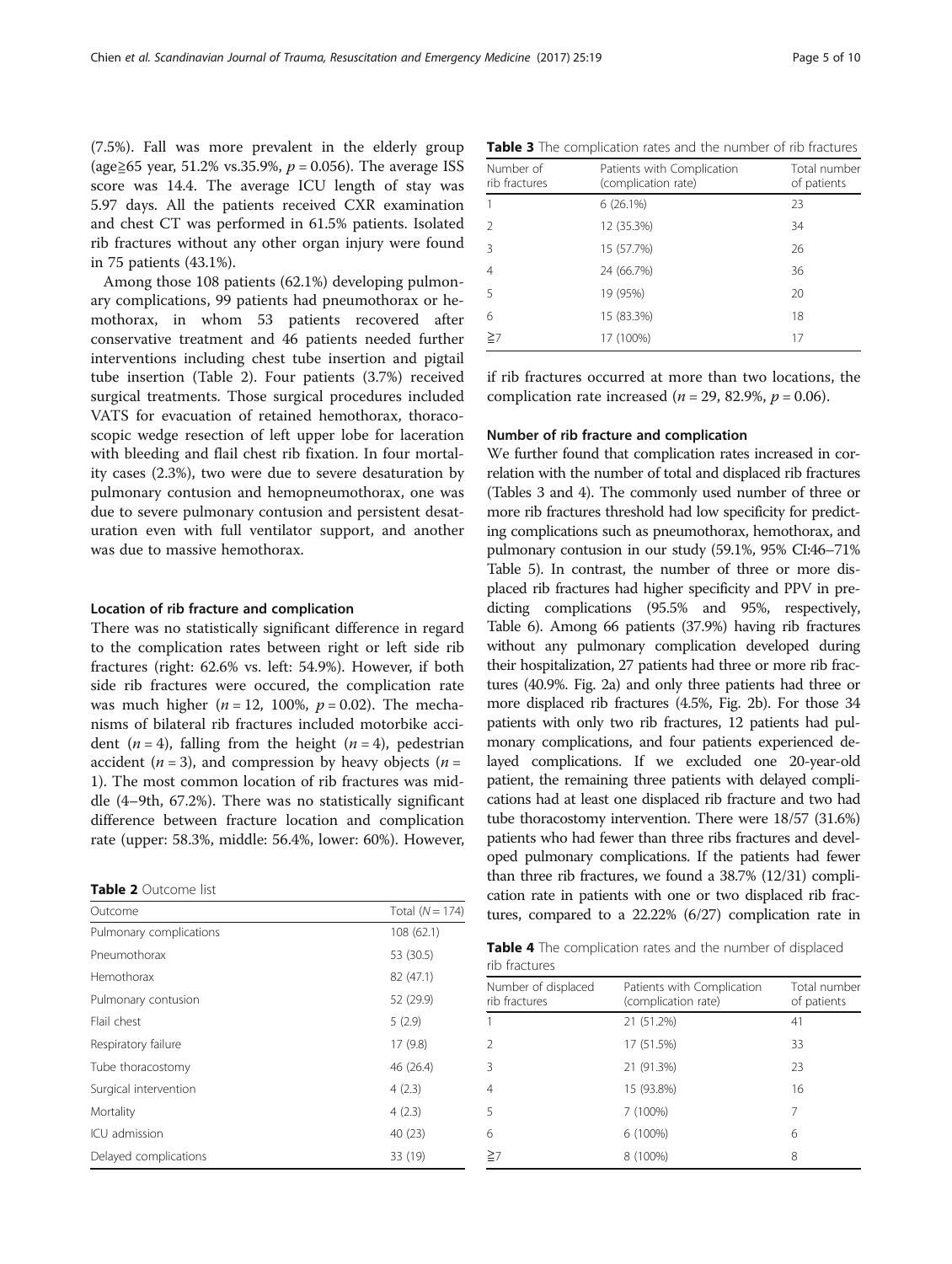|                 | Patient with<br>complication | Patient without<br>complication | Sensitivity<br>(95% CI) | Specificity<br>(95% CI) | PPV<br>(95% CI)        | <b>NPV</b><br>(95% CI) | OR<br>(95% CI)              |
|-----------------|------------------------------|---------------------------------|-------------------------|-------------------------|------------------------|------------------------|-----------------------------|
| Rib fx $\geq$ 2 | 102                          | 49                              | 94.5%<br>$(88 - 98%)$   | 25.8%<br>$(16 - 38\%)$  | 67.6%<br>$(59 - 75%)$  | 73.9%<br>$(52 - 90%)$  | 5.90<br>$(2.19 - 15.89%)$   |
| Rib $fx \geq 3$ | 90                           | 27                              | 83.3%<br>$(75 - 89%)$   | 59.1%<br>$(46 - 71\%)$  | 76.9%<br>$(68 - 84%)$  | 68.4%<br>$(55 - 80\%)$ | 7.22<br>$(3.57 - 14.62\%)$  |
| Rib fx $\geq 4$ | 75                           | 16                              | 69.4%<br>$(60 - 78%)$   | 75.8%<br>$(64 - 85%)$   | 82.4%<br>$(73 - 90\%)$ | 60.2%<br>$(49 - 71\%)$ | 7.10<br>$(3.54 - 14.25%)$   |
| Rib $fx \geq 5$ | 51                           | 4                               | 47.2%<br>$(38 - 57%)$   | 93.9%<br>$(85 - 98%)$   | 92.7%<br>$(82 - 98%)$  | 52.1%<br>$(43 - 61\%)$ | 13.87<br>$(4.71 - 40.81\%)$ |
| Total           | 108                          | 66                              |                         |                         |                        |                        |                             |

<span id="page-5-0"></span>Table 5 The correlation between numbers of rib fracture and complication

CI confidence interval, PPV positive predictive value, NPV negative predictive value, OR odds ratio, fx fracture

patients without any displaced rib fracture. Among the eight patients aged less than 20 years old, all developed pulmonary complications, including eight pulmonary contusions, four bilateral pulmonary contusions, and seven pneumothorax or hemothorax. Among those young patients, only one had fewer than three rib fractures, and three had no displaced rib fracture.

Furthermore, adjusting the severity of chest trauma using TTSS and Ribscore by multivariable logistic regression analysis, we also evaluated the performance of the numbers of total and displaced rib fracture to predict the pulmonary complication. We found that three or more rib fractures or any displaced rib fracture was the most significant predictor for developing pulmonary complication (aOR: 5.49 95% CI: 1.82–16.55, Table [7\)](#page-7-0).

#### **Discussion**

In this retrospective cohort study, we found that the numbers of displaced or total rib fractures, bilateral rib fractures, and rib fractures in more than two areas were associated with pulmonary complications including pneumothorax, hemothorax, and pulmonary contusion. For patients with fewer than three rib fractures without rib displacement and

initial lung or other organ injuries, outpatient management could be safe and efficient.

Bilateral rib fractures were rare in our study (6.9%) but the complication rate greatly increased (100%). The exceptional force of dangerous mechanisms, including falling from the height or pedestrian run over by a car, could cause bilateral rib fractures. In the pedestrian group, 27.3% had bilateral rib fractures. As reported by Livingston et al., we also found that for patients with rib fractures located in more than one anatomic regions, the complication rate increased [[16\]](#page-8-0). Bilateral rib fracture and rib fractures at multiple regions, therefore, could serve as good indicators for complications.

Many studies found a similar trend of increasing complication rate with the greater number of rib fractures as ours [\[3](#page-8-0), [4\]](#page-8-0). Hospitalization, therefore, is warranted if three or more rib fractures are found. There were, however, 18/ 57 (31.6%) patients who had fewer than three ribs fractures developed pulmonary complications. In these 18 patients with pulmonary complications, five patients had delayed onset complications. Except one 20 year-old patient, the remaining four patients all had at least one displaced rib fracture. In other words, for patients with fewer than three rib fractures without rib displacement, delayed

|                           | Patient with<br>complication | Patient without<br>complication | Sensitivity<br>(95% CI) | Specificity<br>(95% CI) | PPV<br>(95% CI)         | <b>NPV</b><br>(95% CI) | OR<br>(95% CI)               |
|---------------------------|------------------------------|---------------------------------|-------------------------|-------------------------|-------------------------|------------------------|------------------------------|
| Displaced rib fx $\geq$ 1 | 134                          | 40                              | 88.0%<br>$(80 - 93%)$   | 40.9%<br>$(29 - 54%)$   | 70.9%<br>$(62 - 78%)$   | 67.5%<br>$(51 - 81\%)$ | 5.06<br>$(2.37 - 10.81\%)$   |
| Displaced Rib $fx \geq 2$ | 74                           | 19                              | 68.5%<br>$(59 - 77%)$   | 71.3%<br>$(59 - 82%)$   | 79.6%<br>$(70 - 87%)$   | 58%<br>$(47 - 69%)$    | 5.38<br>$(2.76 - 10.52%)$    |
| Displaced Rib $fx \geq 3$ | 57                           | 3                               | 52.8%<br>$(43 - 62%)$   | 95.5%<br>$(87 - 99%)$   | 95%<br>$(86 - 99%)$     | 55.3%<br>$(46 - 65%)$  | 23.47<br>$(6.94 - 79.36\%)$  |
| Displaced Rib $fx \geq 4$ | 36                           |                                 | 33.3%<br>$(25 - 43%)$   | 98.5%<br>$(92 - 100\%)$ | 97.3%<br>$(86 - 100\%)$ | 47.5%<br>$(39 - 56%)$  | 32.50<br>$(4.33 - 243.80\%)$ |
| Displaced Rib fx≥5        | 21                           | 0                               | 19.4%<br>$(12 - 28%)$   | 100%<br>$(95 - 100\%)$  | 100%<br>$(84 - 100\%)$  | 43.1%<br>$(35 - 51%)$  | 32.68<br>$(1.94 - 549.35%)$  |
| Total                     | 108                          | 66                              |                         |                         |                         |                        |                              |

CI confidence interval, PPV positive predictive value, NPV negative predictive value, OR odds ratio, fx fracture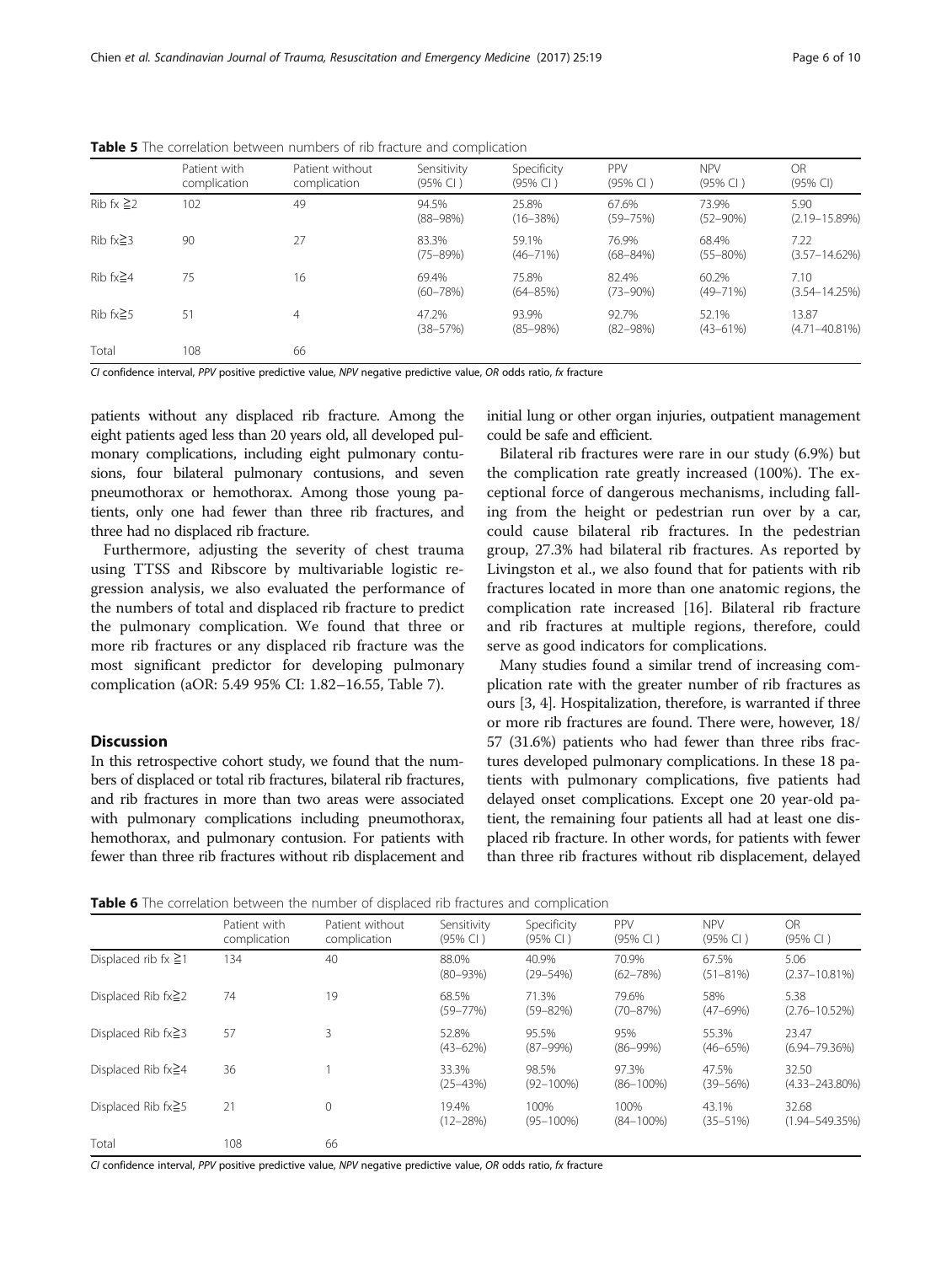<span id="page-6-0"></span>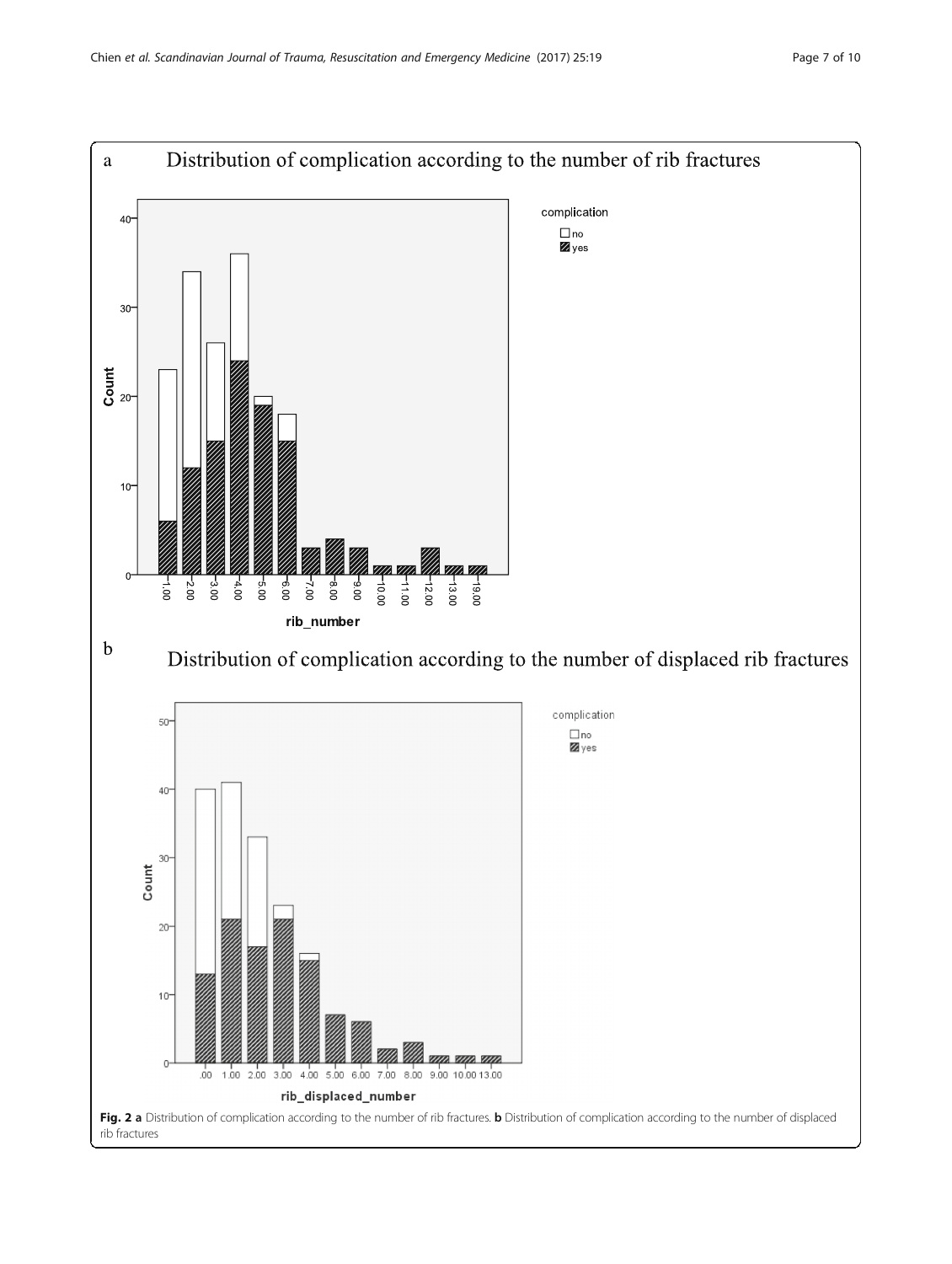|                                                 | Univariable |                |                 | Multivariable |            |                 |
|-------------------------------------------------|-------------|----------------|-----------------|---------------|------------|-----------------|
|                                                 | ΟR          |                | <i>p</i> -value | aOR           | 95% CI     | <i>p</i> -value |
| Three or more rib fractures                     | 7.22        | $3.57 - 14.62$ | 0.0001          | 3.72          | 1.68–8.26  | 0.001           |
| Any displaced rib fracture                      | 5.06        | 2.37-10.81     | 0.0001          | 4.79          | 1.87-12.31 | 0.001           |
| Three or more rib fractures or any displacement | 7.93        | $3.00 - 20.99$ | 0.0001          | 5.49          | 1.82-16.55 | 0.002           |

<span id="page-7-0"></span>Table 7 Univariate and multivariate logistic regression analysis evaluating three or more total and any displaced rib fracture in predicting pulmonary complications

pulmonary complication was rare if initial examinations revealed no lung injury. Furthermore, our results indicate that three or more rib fractures has low specificity (59.1%) for predicting complications such as pneumothorax, hemothorax, pulmonary contusion, and flail chest (Table [5](#page-5-0)). Instead, three or more displaced rib fractures has higher specificity for predicting complications (95.5%, Table [6](#page-5-0)). Some case reports show that patients with displaced rib fractures are prone to develop delayed hemothorax [[6](#page-8-0)]. Displaced rib fractures are more likely to cause intercostal vessel injuries and penetrate the pleura into lung parenchyma. The sensitivity of three or more rib fractures or any displacement to predict pulmonary complications is higher than TTSS and Ribscore (Table 8). Therefore, for patients with minor chest trauma, fewer than three rib fractures without displacement could be an indicator for safe and efficient outpatient management.

Because of the increasing popularity of high-resolution CT, diagnosing rib fractures nowadays is more accurate than it was decades ago, and even tiny linear rib fracture can be detected . Furthermore, tiny pneumothorax and hemothorax are also easily detected as well. Simple nondisplaced rib fracture detected by higher resolution CT may not have the much clinical significance. These factors could also contribute to the difference between total or displaced rib fractures in predicting severe comorbidities.

Patients with rib fractures need aggressive pain control, pulmonary toilet, adequate respiratory rehabilitation and judicious fluid management to prevent potential delayed pulmonary complications. Several pain control methods, such as subcutaneous local injection regional block and epidural catheter placement with opioids infusion, can be applied [[17](#page-9-0), [18\]](#page-9-0). However, if the risk is unrecognized by the health care providers, patients without appropriate treatment may develop complications such as atelectasis and pneumonia. Therefore, simple predictors of potential complications would be important to improve patient outcomes.

The mortality rate of chest trauma ranged from 5.7% to 12% [\[3](#page-8-0), [19](#page-9-0)–[21](#page-9-0)]. In the present study, the mortality rate was 2.4%, which is probably due to the exclusion of patients with severe brain, liver, spleen, or pelvic injuries. Avila Martinez et al. also noted a low mortality rate of 1.1% when severe brain injury, abdominal injury and ventilator usage were excluded [[22\]](#page-9-0).

Our study has several limitations. First, the sample size and mortality rate in our study are small. However, we used several different stratified analyses to overcome this limitation. Second, not all patients received chest CT. The accuracy, and especially sensitivity, of the number of rib fractures to detect pneumothorax and hemothorax could be overestimated by verification bias. Briefly, patients who were suspected of having pneumothorax and hemothorax, either by physical examination or plain radiograph, would disproportionally more likely to receive more chest CT, and therefore more minor or linear rib fractures might be found. However, if we only select the population of patients who must receive chest CT, the population may lack the minor rib fractures group. Furthermore, the main mechanism of chest trauma of our study population is motorbike accident and we caution readers to generalize our results to other populations.

|                                                   | Patient with<br>complication | Patient without<br>complication | Sensitivity<br>(95% CI) | Specificity<br>(95% CI) | PPV<br>(95% CI)         | <b>NPV</b><br>(95% CI)     | <b>OR</b><br>(95% CI)      |
|---------------------------------------------------|------------------------------|---------------------------------|-------------------------|-------------------------|-------------------------|----------------------------|----------------------------|
| Three or more rib fracture<br>or any displacement | 102                          | 45                              | 94.4%<br>$(88 - 98%)$   | 31.8%<br>$(21 - 44%)$   | 69.4%<br>$(61 - 77\%)$  | 77.8%<br>$(58 - 91%)$      | 7.93<br>$(3 - 20.99)$      |
| TISS > 4                                          | 86                           | 22                              | 79.6%<br>$(71 - 87%)$   | 66.7%<br>$(54 - 78%)$   | 79.6%<br>$(71 - 87%)$   | 67%<br>$(54 - 78%)$        | 7.82<br>$(3.91 - 15.6)$    |
| TTSS > 7                                          | 41                           | 0                               | 38%<br>$(29 - 48%)$     | 100%<br>$(95 - 100\%)$  | 100%<br>$(91 - 100\%)$  | 49.6%<br>$(41 - 58%)$      | <b>NA</b>                  |
| Ribscore $>0$                                     | 81                           | 17                              | 75%<br>$(66 - 83%)$     | 74.2%<br>$(62 - 84%)$   | 82.7%<br>$(74 - 90\%)$  | 64.5%<br>$(52.7 - 75.1\%)$ | 8.65<br>$(4.28 - 17.46)$   |
| Ribscore > 1                                      | 35                           |                                 | 32.4%<br>$(24 - 43%)$   | 98.5%<br>$(92 - 100\%)$ | 97.2%<br>$(85 - 100\%)$ | 47.1%<br>$(39 - 56%)$      | 31.16<br>$(4.15 - 233.91)$ |

Table 8 The performance of three or more total and any displaced rib fracture, TTSS and Ribscore in prediction of complication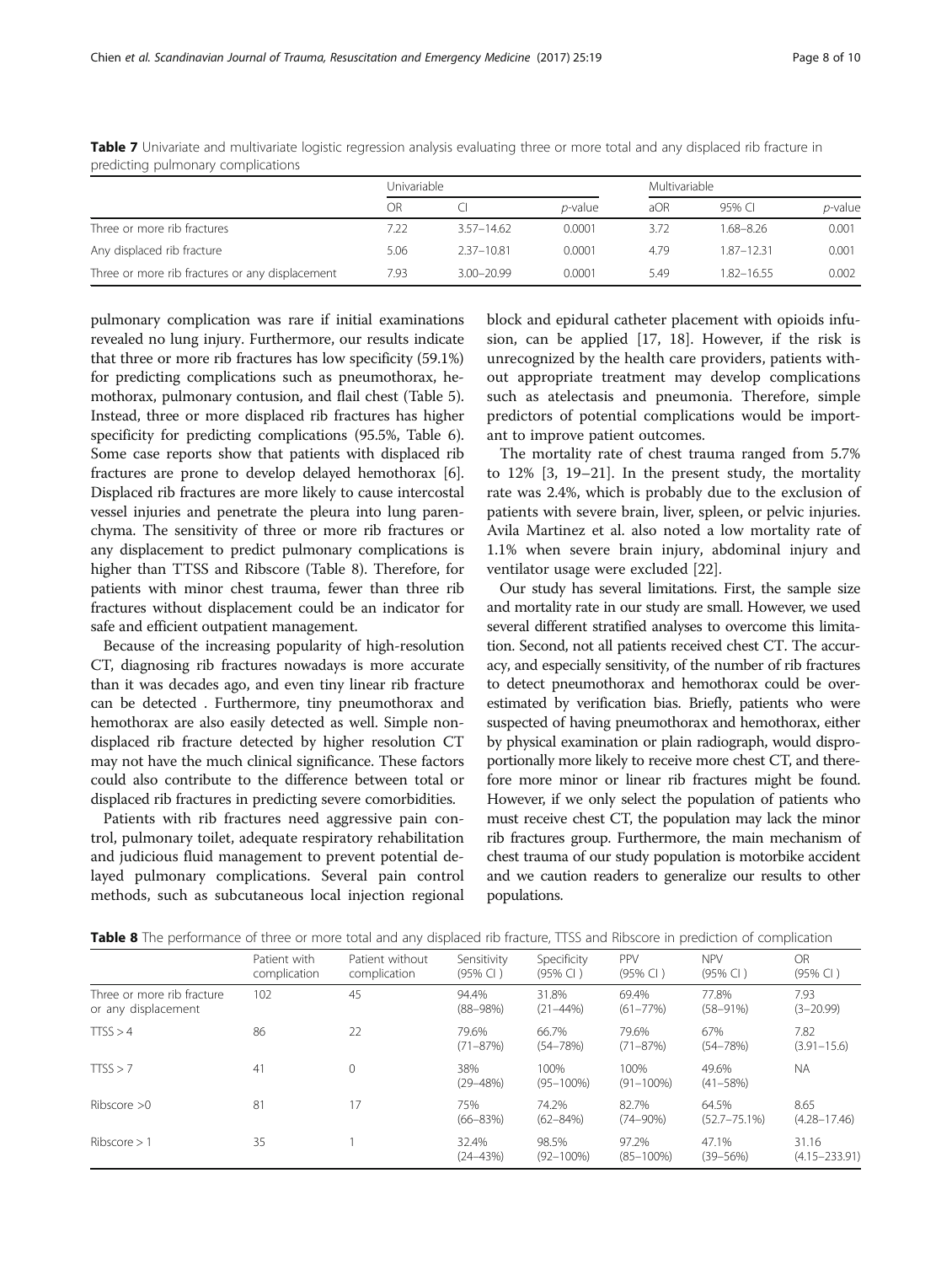#### <span id="page-8-0"></span>Conclusions

In conclusion, the more displaced rib fractures, the more chest complications may occur. The number of displaced rib fractures could be a strong predictor for developing pulmonary complications. For patients with fewer than three rib fractures without rib displacement and initial lung or other organ injuries, outpatient management could be safe and efficient.

## Additional file

[Additional file 1: Figure S1a.](dx.doi.org/10.1186/s13049-017-0368-y) Displaced rib fracture in computed tomography. Arrow: Displaced rib fracture with displacement distance at least half rib width. Figure S1b. Displaced rib fracture in chest x ray. (DOCX 328 kb)

#### Abbreviations

AIS: Abbreviated injury scale; ARDS: Acute respiratory distress syndrome; ATLS: Advanced Trauma Life Support; CI: Confidence interval; CT: Computed tomography; CXR: Chest radiograph; ICED: Index of coexistence disease; ICU: Intensive care unit; ISS: Injury severity score; NPV: Negative predictive value; OR: Odds ratio; PPV: Positive predictive value; STROBE: Strengthening the Reporting of Observational Studies in Epidemiology; TTSS: Thoracic trauma severity score; VATS: Video-assisted thoracoscopy

#### **Acknowledaments**

The authors thank R-E Huang, the member of the CGMH trauma registry databank, for her contribution to the data collection portion of the research.

#### Funding

The study was supported by the National Science Council and Chang Gung Memorial Hospital in Taiwan (100-2314-B-182A-038-MY3, CMRPG2C0201, CMRPG2B0123, CMRPG2B0273, CIRPG2E0022 and CMRPG2B0373). The funders had no role in study design, data collection and analysis, decision to publish, or preparation of the manuscript.

#### Availability of data and materials

Please contact authors for data requests.

#### Authors' contributions

All authors have made substantial contributions as following: C-YC and K-FC designed this study; C-YC and Y-SC acquired of data; C-YC,Y-SC and K-FC analyzed the data; C-YC drafted the article; S-TH, G-NB and T-SH revised it critically. K-FC and T-SH approved the final version to be submitted. All authors read and approved the final manuscript.

#### Authors' information

Chih-Ying, Chien, MD: Surgical staff and Lecturer, Member of Trauma Team, Department of General Surgery, Chang Gung Memorial hospital, Keelung, Taiwan.

Yu-Hsien Chen, MD: Surgical staff and Lecturer, Member of Trauma Team, Department of General Surgery, Chang Gung Memorial hospital, Keelung, Taiwan.

Shih-Tsung Han, MD, PhD: Assistant professor, Department of Emergency Medicine, Chang Gung Memorial hospital, Linkou, Taiwan.

Gerald N Blaney, MPH: Department of Emergency Medicine, Chang Gung Memorial Hospital, Keelung, Taiwan

Ting-Shuo Huang, MD, PhD: Assistant professor, Member of Trauma Team, Department of General Surgery, Chang Gung Memorial hospital, Keelung, Taiwan.

Kuan-Fu Chen, MD, PhD: Assistant Professor, Department of Emergency Medicine, Chang Gung Memorial Hospital, Keelung, Taiwan and Clinical Informatics and Medical Statistics Research Center, Chang Gung University, Taoyuan, Taiwan

#### Competing interests

The authors declare that they have no competing interests.

#### Consent for publication

Not applicable.

#### Ethics approval and consent to participate

Owing to the nature of this retrospective study, the Chang Gung Medical Foundation Institutional Review Board in our institution waived the requirement of informed consent (104-7586B).

#### Author details

<sup>1</sup>Department of General Surgery, Chang Gung Memorial Hospital, Keelung Taiwan. <sup>2</sup> Department of Emergency Medicine, Chang Gung Memorial Hospital, Linkou, Taiwan. <sup>3</sup>Department of Emergency Medicine, Chang Gung Memorial Hospital, Keelung, Taiwan. <sup>4</sup> Clinical Informatics and Medical Statistics Research Center, Chang Gung University, Taoyuan, Taiwan. 5 Community Medicine Research Center, Chang Gung Memorial Hospital, Keelung, Taiwan.

## Received: 7 October 2016 Accepted: 21 February 2017

#### References

- Ziegler DW, Agarwal NN. The morbidity and mortality of rib fractures. J Trauma. 1994;37(6):975–9.
- 2. Dreizin D, Munera F. Blunt polytrauma: evaluation with 64-section wholebody CT angiography. Radiographics. 2012;32(3):609–31.
- Sirmali M, Turut H, Topcu S, Gulhan E, Yazici U, Kaya S, Tastepe I. A comprehensive analysis of traumatic rib fractures: morbidity, mortality and management. Eur J Cardiothorac Surg. 2003;24(1):133–8.
- 4. Liman ST, Kuzucu A, Tastepe AI, Ulasan GN, Topcu S. Chest injury due to blunt trauma. Eur J Cardiothorac Surg. 2003;23(3):374–8.
- 5. Battle CE, Hutchings H, Evans PA. Risk factors that predict mortality in patients with blunt chest wall trauma: a systematic review and metaanalysis. Injury. 2012;43(1):8–17.
- 6. Simon BJ, Chu Q, Emhoff TA, Fiallo VM, Lee KF. Delayed hemothorax after blunt thoracic trauma: an uncommon entity with significant morbidity. J Trauma. 1998;45(4):673–6.
- 7. Chapman BC, Herbert B, Rodil M, Salotto J, Stovall RT, Biffl W, Johnson J, Burlew CC, Barnett C, Fox C, et al. RibScore: a novel radiographic score based on fracture pattern that predicts pneumonia, respiratory failure, and tracheostomy. J Trauma Acute Care Surg. 2016;80(1):95–101.
- 8. Daurat A, Millet I, Roustan JP, Maury C, Taourel P, Jaber S, Capdevila X, Charbit J. Thoracic Trauma Severity score on admission allows to determine the risk of delayed ARDS in trauma patients with pulmonary contusion. Injury. 2016;47(1):147–53.
- 9. Aukema TS, Beenen LF, Hietbrink F, Leenen LP. Validation of the Thorax Trauma Severity Score for mortality and its value for the development of acute respiratory distress syndrome. Open Access Emerg Med. 2011;3:49–53.
- 10. Subcommittee A, American College of Surgeons' Committee on T, International Awg. Advanced trauma life support (ATLS(R)): the ninth edition. J Trauma Acute Care Surg. 2013;74(5):1363–6.
- 11. Miskulin DC, Athienites NV, Yan G, Martin AA, Ornt DB, Kusek JW, Meyer KB, Levey AS, Hemodialysis Study G. Comorbidity assessment using the Index of Coexistent Diseases in a multicenter clinical trial. Kidney Int. 2001;60(4): 1498–510.
- 12. Baker SP, O'Neill B, Haddon Jr W, Long WB. The injury severity score: a method for describing patients with multiple injuries and evaluating emergency care. J Trauma. 1974;14(3):187–96.
- 13. Jorgensen K. Use of the abbreviated injury scale in a hospital emergency room. Potential for research in accident epidemiology. Acta Orthop Scand. 1981;52(3):273–7.
- 14. Pape HC, Remmers D, Rice J, Ebisch M, Krettek C, Tscherne H. Appraisal of early evaluation of blunt chest trauma: development of a standardized scoring system for initial clinical decision making. J Trauma. 2000;49(3):496–504.
- 15. von Elm E, Altman DG, Egger M, Pocock SJ, Gotzsche PC, Vandenbroucke JP, Initiative S. The Strengthening the Reporting of Observational Studies in Epidemiology (STROBE) statement: guidelines for reporting observational studies. Epidemiology. 2007;18(6):800–4.
- 16. Livingston DH, Shogan B, John P, Lavery RF. CT diagnosis of Rib fractures and the prediction of acute respiratory failure. J Trauma. 2008;64(4):905–11.